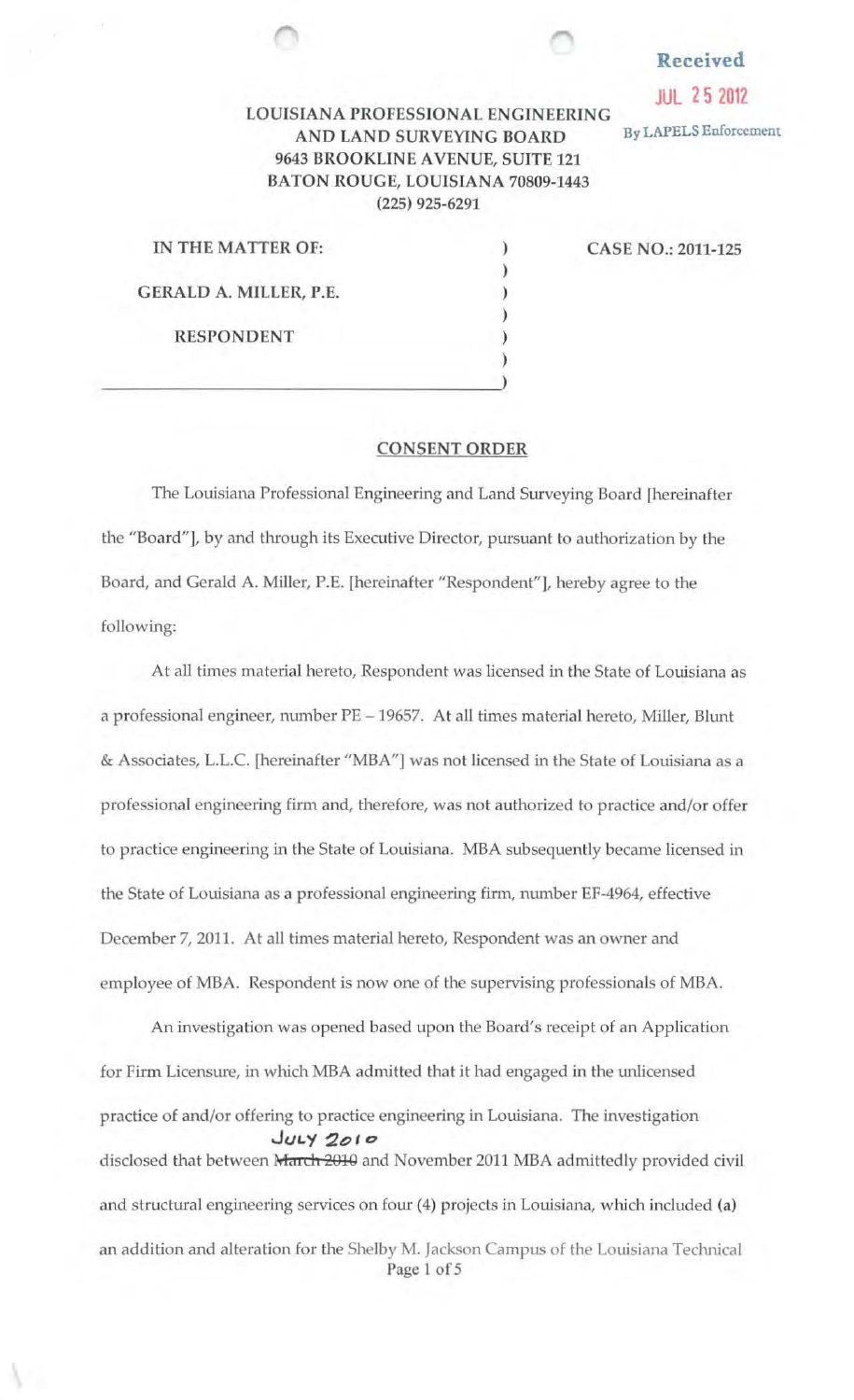College in Ferriday, Louisiana, **(b)** a parking addition for Louisiana Delta Community College in Monroe, Louisiana, (c) the TownePlace Suites in Monroe, Louisiana and **(d)** a momunental sign for Louisiana Delta Commmuty College in Monroe, Louisiana. The investigation also disclosed that during this same period MBA maintained a website which **(i)** described MBA as "Engineering Consultants", **(ii)** described MBA's services as including "Civil Engineering" and "Structural Engineering", **(iii)** listed MBA's "personnel" as being "Larry P. Blunt, PE" and "Gerald A. Miller, PE" and **(iv)** stated that MBA's address was in Monroe, Louisiana.

La. R.S. 37:681 and 37:700(A)(1) and (7) prohibit the practicing of and/or offering to practice engineering and the use of the words "engineer", "engineering" or any modification or derivative thereof in a person's name or form of business or activity in Louisiana without proper licensure. La. R.S. 37:698(A)(12) prohibits licensees from aiding or assisting another person in violating the laws and/or rules of the Board. La. R.S. 37:698(H) permits the Board to take disciplinary action against persons who violate La. R.S. 37:698(A)(12), upon a finding of guilt following the preferral of charges, notice and hearing and a majority vote of its entire membership authorized to participate in the proceeding. La. R.S. 37:681, La. R.S. 37:698(A)(12) and (H), La. R.S. 37:700(A)(1) and (7) were in effect at all times material hereto.

It is undisputed that **(a)** at all times material hereto MBA was not licensed to practice and/or offer to practice engineering in Louisiana, **(b)** between March 2010 and November 2011 MBA practiced and/or offered to practice engineering and used the words "engineer", "engineering" and modifications or derivatives thereof in conjunction with its name and business in Louisiana without proper licensure and **(c)** Respondent aided or assisted MBA in violating the laws and/or rules of the Board.

By letter dated June 25, 2012, the Board gave notice to Respondent that it was considering the preferral of charges against Respondent on the grounds that he may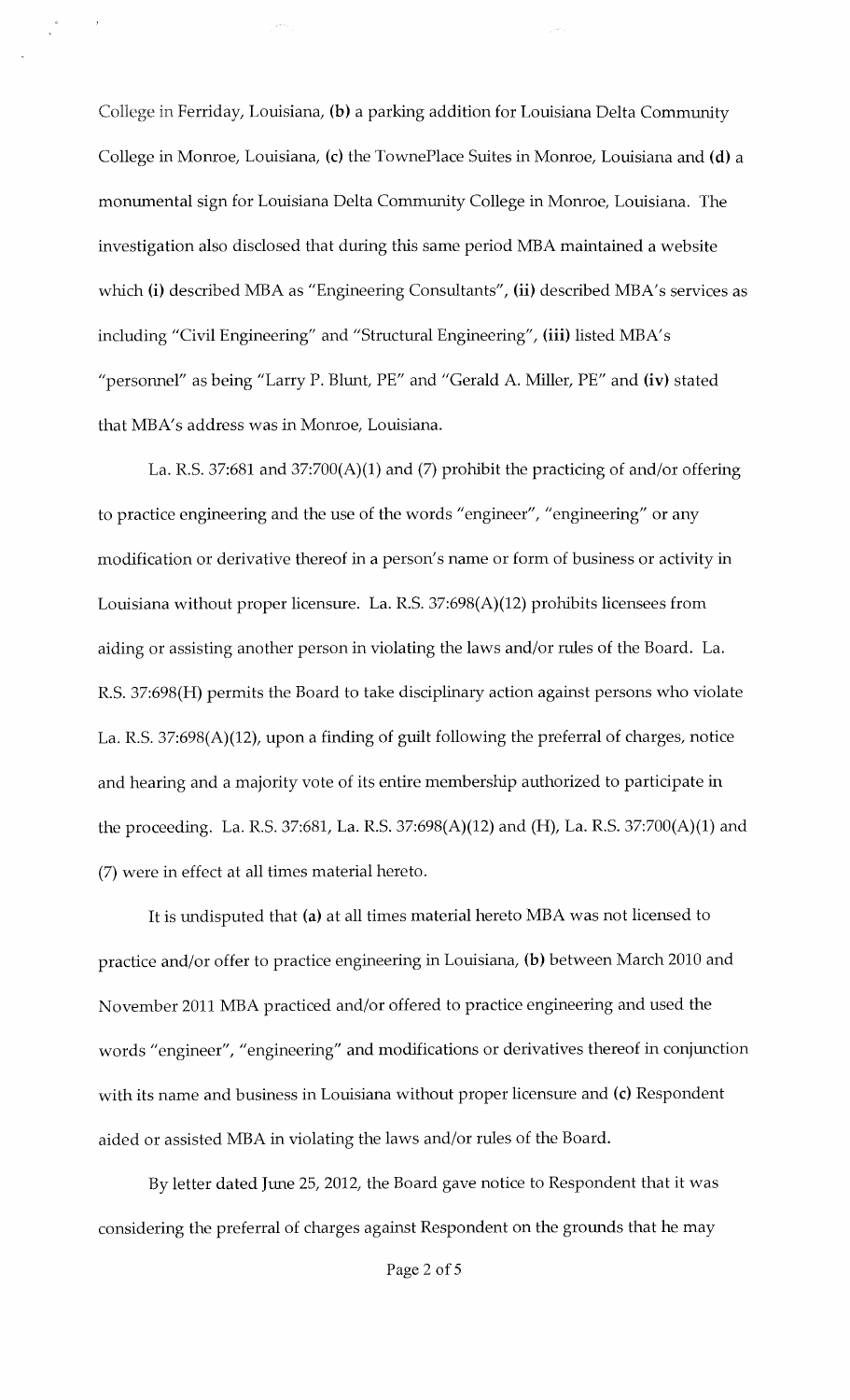have violated La. R.S. 37:698(A)(12), relative to the aiding or assisting of another person in violating the laws and/or rules of the Board.

Wishing to dispense with the need for further disciplinary action and to conclude the instant proceeding without further delay and expense, for the purpose of this proceeding only, Respondent and the Board do hereby enter into this Consent Order, in which Respondent of his own free will consents to the issuance of a Consent Order by the Board, wherein Respondent agrees to (a) pay a fine of five hundred (\$500.00) dollars; (b) pay administrative costs of one hundred eighty two and 74/100 (\$182.74) dollars; (c) successfully complete the Board's online Louisiana Laws and Rules Quiz; (d) successfully complete the Board's online Louisiana Professionalism and Ethics Quiz; and (e) the publication of this Consent Order on the Board's website and a summary of this matter in the Board's official journal, the Louisiana Engineer and Surveyor Journal, and the reporting of this matter to the National Council of Examiners for Engineering and Surveying (NCEES), identifying Respondent by name.

Respondent admits to violations of the referenced laws and/or rules regarding the aiding or assisting of another person in violating the laws and/or rules of the Board. Respondent acknowledges awareness of said laws and/or rules and states that he will comply with all applicable laws and rules henceforth. Respondent has been advised of his right to be represented by counsel before the Board and/or to appear at any hearing personally or by counsel and present witnesses and evidence in his own behalf, and he hereby waives this right and his right to appeal; and he states affirmatively that he has been afforded all administrative remedies due him under the law.

Therefore, in consideration of the foregoing and by signing this Consent Order, Respondent does hereby waive his right to a hearing before the Board, to the presenting of evidence and witnesses in his behalf, to Findings of Fact and Conclusions of Law in this case, and to judicial review of this Consent Order.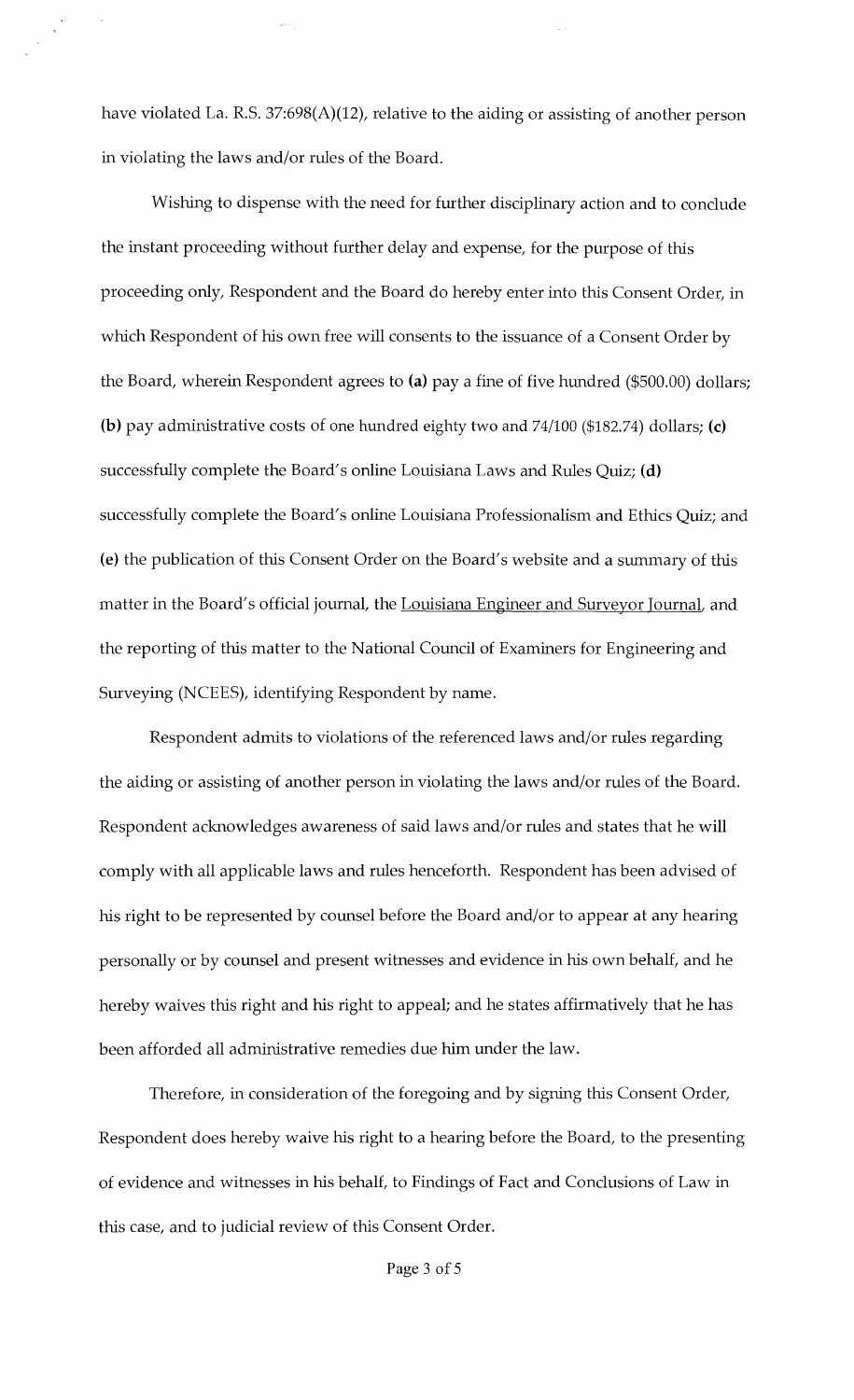Respondent hereby represents (a) that he fully understands the meaning and intent of this Consent Order, including but not limited to its final and binding effect, (b) that he has voluntarily entered into this Consent Order and that no other promise or agreement of any kind has been made to or with him by any person whatsoever to cause the execution of this instrument and (c) that the sanctions set forth in this Consent Order do not prevent the Board from taking further disciplinary or enforcement action against Respondent on matters not specifically addressed in this Consent Order.

WHEREFORE, the Louisiana Professional Engineering and Land Surveying Board and Respondent agree that:

1. Respondent shall pay a fine of five hundred (\$500.00) dollars, which shall be tendered to the Board by certified check payable to the Board, due upon the signing of this Consent Order; and

2. Respondent shall pay administrative costs of one hundred eighty two and 74/100 (\$182.74) dollars, which shall be tendered to the Board by certified check payable to the Board, due upon the signing of this Consent Order; and

3. Respondent shall successfully complete the Board's online Louisiana Laws and Rules Quiz with a score of 90% or higher and return it to the Board within sixty (60) days of the effective date of this Consent Order; and

4. Respondent shall successfully complete the Board's online Louisiana Professionalism and Ethics Quiz with a score of 90% or higher and return it to the Board within sixty (60) days of the effective date of this Consent Order; and

5. This Consent Order shall be published on the Board's website and a summary of this matter shall be printed in the official journal of the Board, the Louisiana Engineer and Surveyor Journal, and reported to the National Council of Examiners for Engineering and Surveying (NCEES), identifying Respondent by name; and